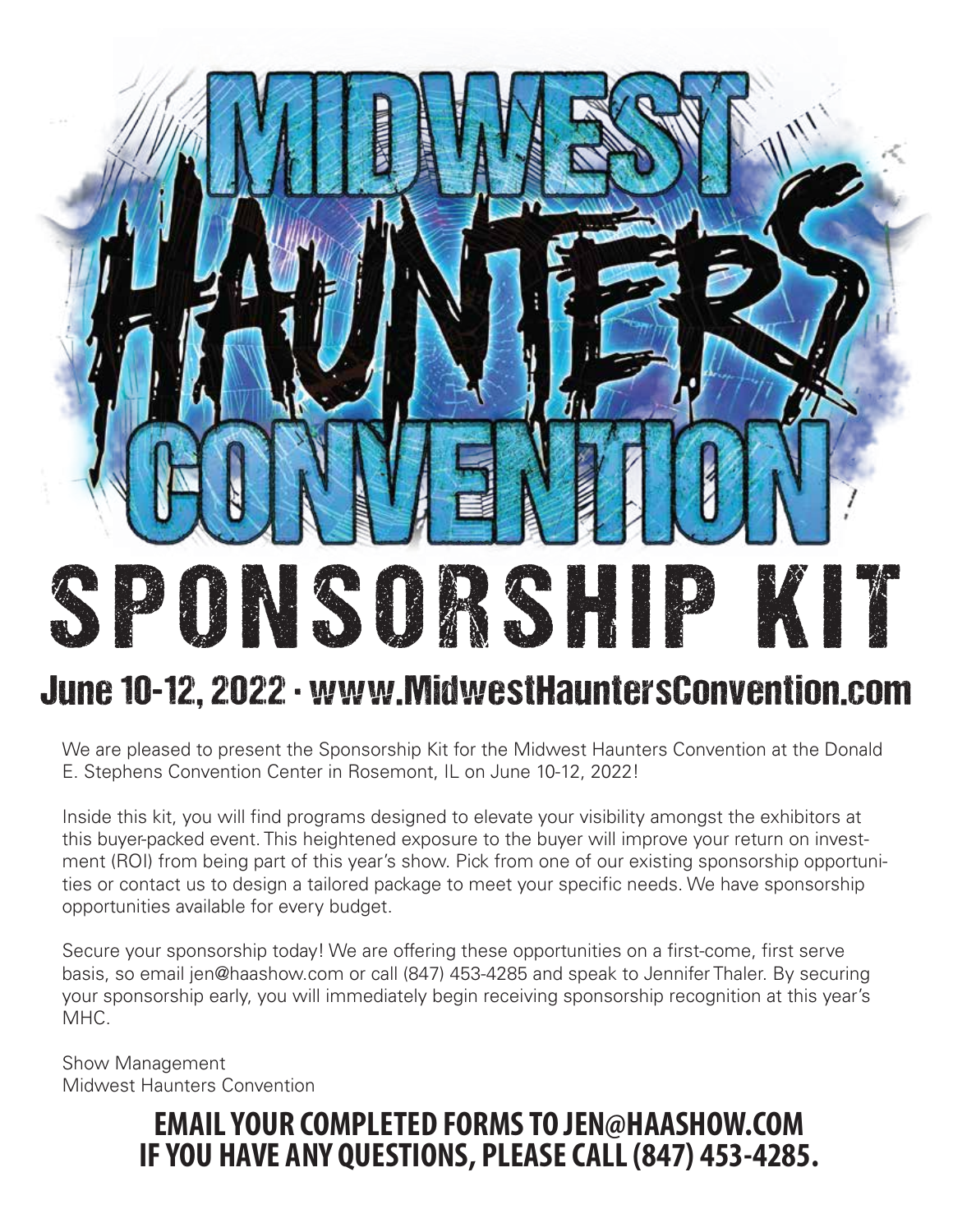## MIDWEST HAUNTERS CONVENTION SPONSORSHIP KIT 2022 PAGE 2

#### PRE-SHOW SPONSORSHIP OPPORTUNITIES

#### Online Attendee Registration Page Banner: \$500

The growing majority of buyers register online. Place your banner ad on the online registration page and make this page your most successful storefront. Your banner on the www.midwesthauntersconvention.com online registration page will ensure that every buyer who registers will see your company's name. This is a great way to get early exposure to thousands of qualified buyers. *EXCLUSIVE SPONSORSHIP*

#### Email Blast (Pre- or Post-Show): \$400

This sponsorship opportunity gives your company a GREAT way to reach buyers before (or after) MHC. A pre-show email blast will start driving business to your booth even before you set foot on the show floor! Your company can promote the products you will be displaying or the show specials you may be offering at the event. This sponsorship is also a great way to keep the momentum built from the show by doing post-show email blasts. This sponsorship enables you to connect with all MHC attendees throughout the year. Please note: You will not get direct access to the MHC email list; the email will be sent for you by MHC to our massive list. As such, you will need to provide pre-formatted, ready-to-send HTML code (contact us with questions).

#### AT-SHOW SPONSORSHIP OPPORTUNITIES

#### Attendee Show Bag Sponsorship: \$1,000

Have thousands of buyers walk the exhibit hall carrying your company's name and logo. This is one of the most sought after sponsorships. Your company supplies the bags, and we hand them out to each buyer as they enter the show.

#### Attendee Badge Holder/Lanyard Sponsorship: \$1,000

Have thousands of buyers wear your company name and logo around their neck. This is an extremely visible sponsorship opportunity. Your company supplies the badge holders and we distribute them to each buyer as they enter the show. Your company supplies a minimum number of badge holders. *EXCLUSIVE SPONSORSHIP*

#### Literature Table: \$150 (ONLY 10 SPOTS AVAILABLE)

As thousands of buyers comes to the registration area, they will see your promotional literature displayed on the registration tables. This sponsorship gives buyers a chance to read about your company and stop by your booth while shopping on the show floor. (We will replenish your literature through out the day as it runs low.)

#### Photo Op Logo Banner: \$350 (ONLY 10 SPOTS AVAILABLE)

Get your company's logo in front of 5,000+ buyers as they take photos on our first-ever red carpet Photo Op with backdrop logo banner and oversized props. Just like you've seen at major award and sporting events, this banner will feature 10 logos in a repeating grid pattern, which will show up in the background of thousands of buyers' social media photos throughout the show! This Photo Op will be in the lobby of the convention center as buyers come to pick up their badges.

#### MHC 2022 T-Shirt Sponsor: \$500

Get your company's logo on the sleeve of the EXCLUSIVE Midwst Haunters Convention 2022 t-shirt, designed each year by Sinister Visions' Chad Savage. This t-shirt is ONLY sold at MHC and sells out every year, with hundreds of attendees wearing the shirt at the event itself, and then to future haunt, Halloween & horror-themed conventions and trade shows! This is a marketing opportunity that doesn't end when the show does! *EXCLUSIVE SPONSORSHIP: Limit ONE Sponsor!*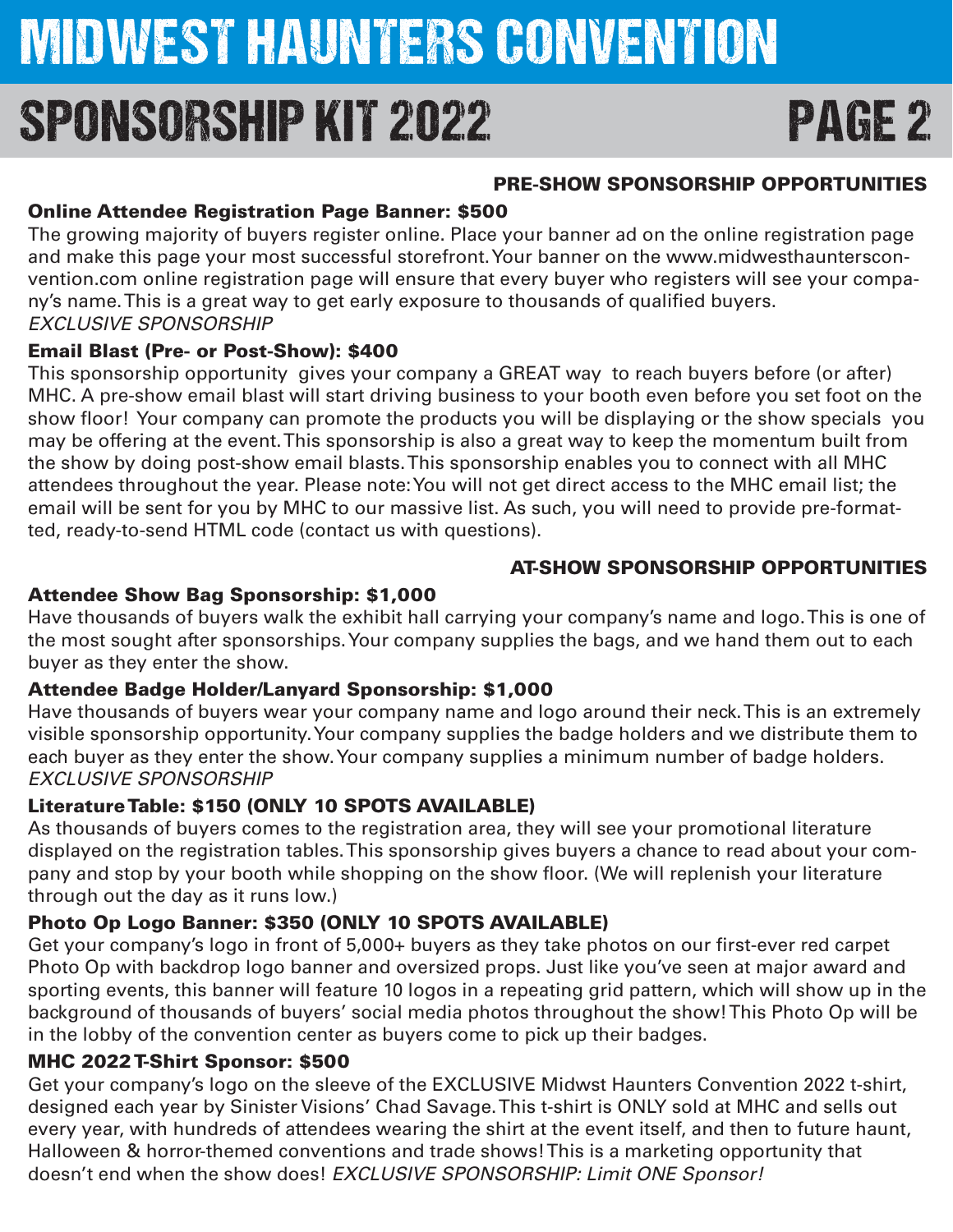## SPONSORSHIP KIT 2022 PAGE 3

#### Pre-Convention Bus Tour Title Sponsor: Title Sponsorship \$1800 (SOLD)

Here's your chance to reach a captive audience of haunted house enthusiasts and owners. We will charter buses to tour multiple Chicagoland haunted attractions throughout the day before the show opens.

- Your company logo can be incorporated into the name of the bus tour.
- Promotion of the Bus Tour with sponsor logo will be on the MHC web site, and in promotional materials/signage at the show and in announcements.
- We will distribute your souvenir item you provide; can be something with your logo on it (T-shirt, bag, flashlight, etc.) for all bus riders.
- Your company logo will be displayed on MHC web site page that describes the tour.
- We'll also provide a link from the MHC web site to yours.
- One complimentary bus pass. You are welcome to spend time on each bus promoting your company.
- You are welcome to spend time on each bus promoting your company.
- We'll display your promotional postcards (that you provide) on our registration table.
- Additional brochures can be on a display table near registration.

#### Saturday Night Haunt Tour Sponsor: \$1,000

This exclusive sponsorship gives you a chance to reach hundreds of haunt & Halloween enthusiasts as they travel to and from our Saturday night haunted destination.

- Your company logo can be incorporated into the name of the bus tour.
- Promotion of the Bus Tour with sponsor logo will be on the MHC web site, and in promotional materials/signage at the show and in announcements.
- We will distribute your souvenir item you provide; can be something with your logo on it (T-shirt, bag, flashlight, etc.) for all bus riders.
- Your company logo will be displayed on MHC web site page that describes the tour.
- We'll also provide a link from the MHC web site to yours.
- One complimentary bus pass.
- We'll display your promotional postcards (that you provide) on our registration table.
- Additional brochures can be on a display table near registration.

#### MHC Costume Party Title Sponsor: \$1500 (limit two)

We'll have a DJ, Emcee, contests and decorations (see MHC website for details)

- Title Sponsorship (naming rights) of the Saturday night Costume Party with costume contest. A DJ will provide entertainment and an Emcee will entertain us and make announcements. Food will be served at the party.
- Numerous sponsor mentions by our Emcee during the contests
- Your organization logo on website page that describes the Costume Party
- An opportunity to place something in our welcome packet
- Five tickets for the MHC Costume Party that you may distribute as you see fit
- You have the opportunity to display your banner stands on the stage or at the entry to the party.
- One reserved table at the Costume Party with your name on it.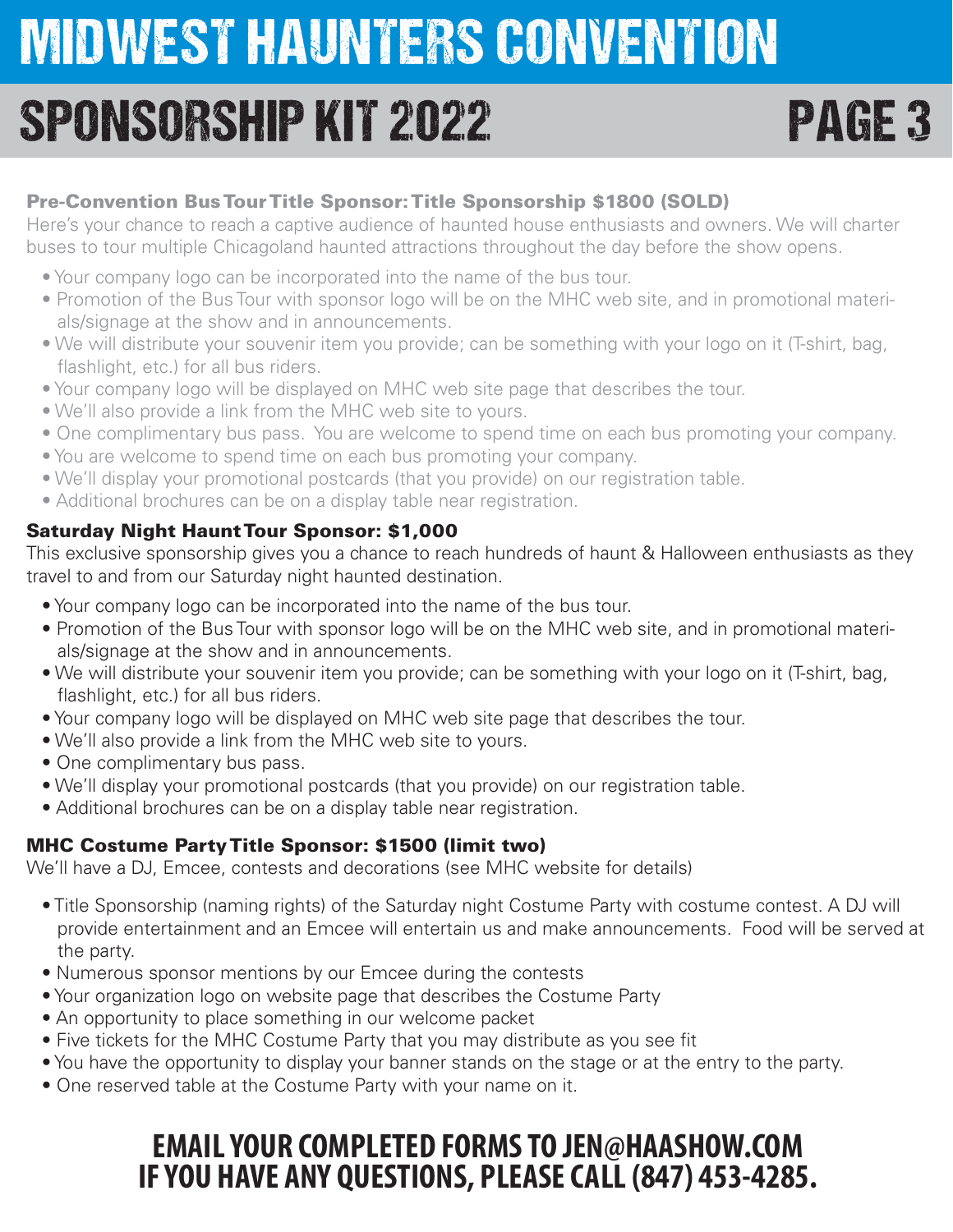## SPONSORSHIP KIT 2022 PAGE 4

#### Trade Show Floor Stage Sponsor: \$1,500

Your banner on the MHC Show Floor Stage, which will host demonstrations and entertainment on Saturday and Sunday. The stage is visible to all trade show attendees and we host demo events, contests and make announcements from it. The stage seating is always flooded with buyers!

- Your company logo displayed prominently on the backdrop of the stage.
- You'll have the opportunity to teach a class (promoting your products) on the demo stage (Provided we have an opening).
- Your company name/logo will appear on our website.
- Your company name will appear as a show sponsor on signage at the show.
- We'll display your promotional postcards (that you provide) on our registration table.

#### Interactive Entertainment Area Sponsor: \$1,000 (Limit 2)

- Your company name will appear at the entrance
- We will display your company name on all show signs related to this area
- Your company name and logo will appear as a show sponsor, on our website, in the show directory, and on all emails blasts to attendees
- We will display your logo on the MHC photo op logo banner
- You may place your company flyers in the interactive entertainment area

#### Seminar Series Sponsor: Title Sponsor \$1,800 (limit 1)

- Title Sponsorship (naming rights) of the MHC weekend classes. The Midwest Haunters Convention is known for its exceptional educational weekend series of classes and workshops. Haunt producers, builders, actors and artists are looking for professional training and our reasonable prices attract them.
- Your company logo displayed prominently on the MHC opening web page
- We will print your company name (naming rights) on our promotional materials (5,000+ postcards).
- Your company name/logo on classroom schedules provided to attendees
- We'll display your promotional postcards (that you provide) on our registration table.

#### Midwest Haunters Convention: Title Sponsorship (SOLD)

Sponsor will receive:

- Your company logo will be prominently displayed on all MHC promotional materials:
- Flyers/brochures (5,000+)
- On location signs
- Advertisements
- Web site banners
- We will promote your involvement at all other conventions and events we attend
- Your company logo displayed as a top banner on all MHC registration web pages
- Your company logo will be on a large sign at the entrance to the trade show entry point.
- You will receive numerous sponsor mentions by our Emcee during our contests and special events
- Your company logo displayed on the top portion of the MHC opening web site page
- We'll display your promotional postcards (that you provide) on our registration table.
- Your company mentioned as a Title Sponsor in all MHC press releases

#### ON-SITE SIGNAGE & BANNER SPONSORSHIP OPPORTUNITIES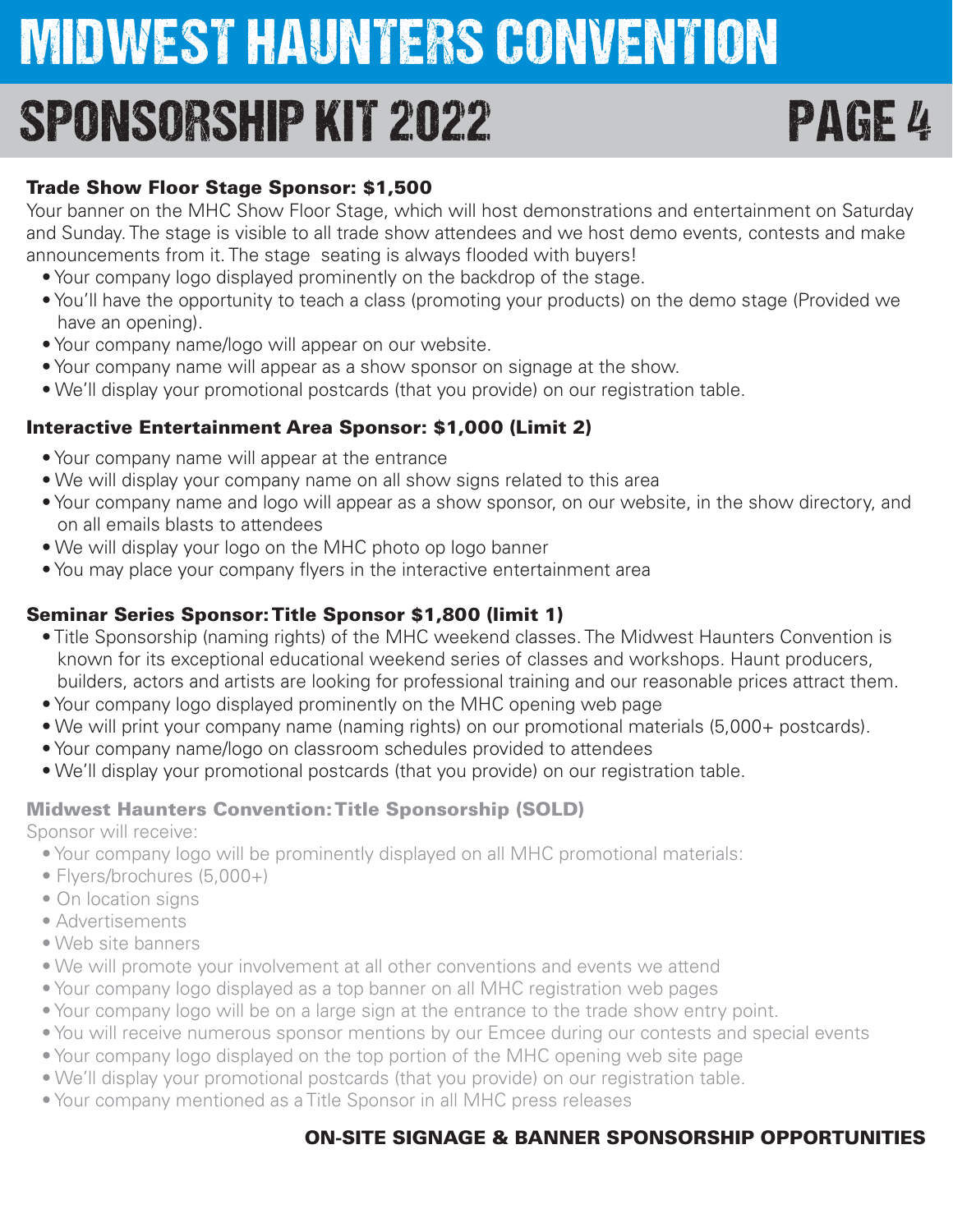## SPONSORSHIP KIT 2022 PAGE 5

#### Registration Counter Kick Panel Signage: \$400/Sign

Your company's name and logo will appear on the lower front portion of the registration counter. This sponsorship gives your company tremendous visibility to thousands of buyers as they wait in line to register or pick up their badges. This busy area is sure to capture everyone's attention. Spots are limited so sign up early!

#### Table Tents: \$400

Your company's name, company logo and the message you would like promoted will be prominently featured on the table tent card. These tents will be placed in high traffic areas, ie the registration counters, registration sign table as well on the tables in the concession areas were people are stopping for lunch or enjoying an afternoon snack.

#### Banners: Call for Details

There is no better way to get your company's message across than by placing a banner on the walls of the show. Banners can be sized to the custom dimensions of your message and graphics.

#### Bell Stand Signs: Call for Details

Signs are the perfect advertising opportunity for any company wanting to make a BIG impact. Place your company's name, logo and message on signs in high traffic areas at the Wisconsin Center to direct buyers to your booth.

#### Easel Signs: Call for Details

Signs are the perfect advertising opportunity for any company wanting to make a BIG impact. Place your company's name, logo and message on signs in high traffic areas at the Wisconsin Center to direct buyers to your booth.

#### Lobby Sponsorship: Call for Details

This sponsorship is a great way to get exposure to 5,000 buyers as they enter the show. We will place your company's display in the lobby of the Wisconsin Center that will include your logo and booth number to help direct traffic directly to your booth!

#### Tailored Sponsorship: Call for Details

If you have any ideas that are not included in our sponsorship kit, we would love to tailor make something that fits your company's needs.

### **MARKETING & SPONSORSHIP OPPORTUNITIES**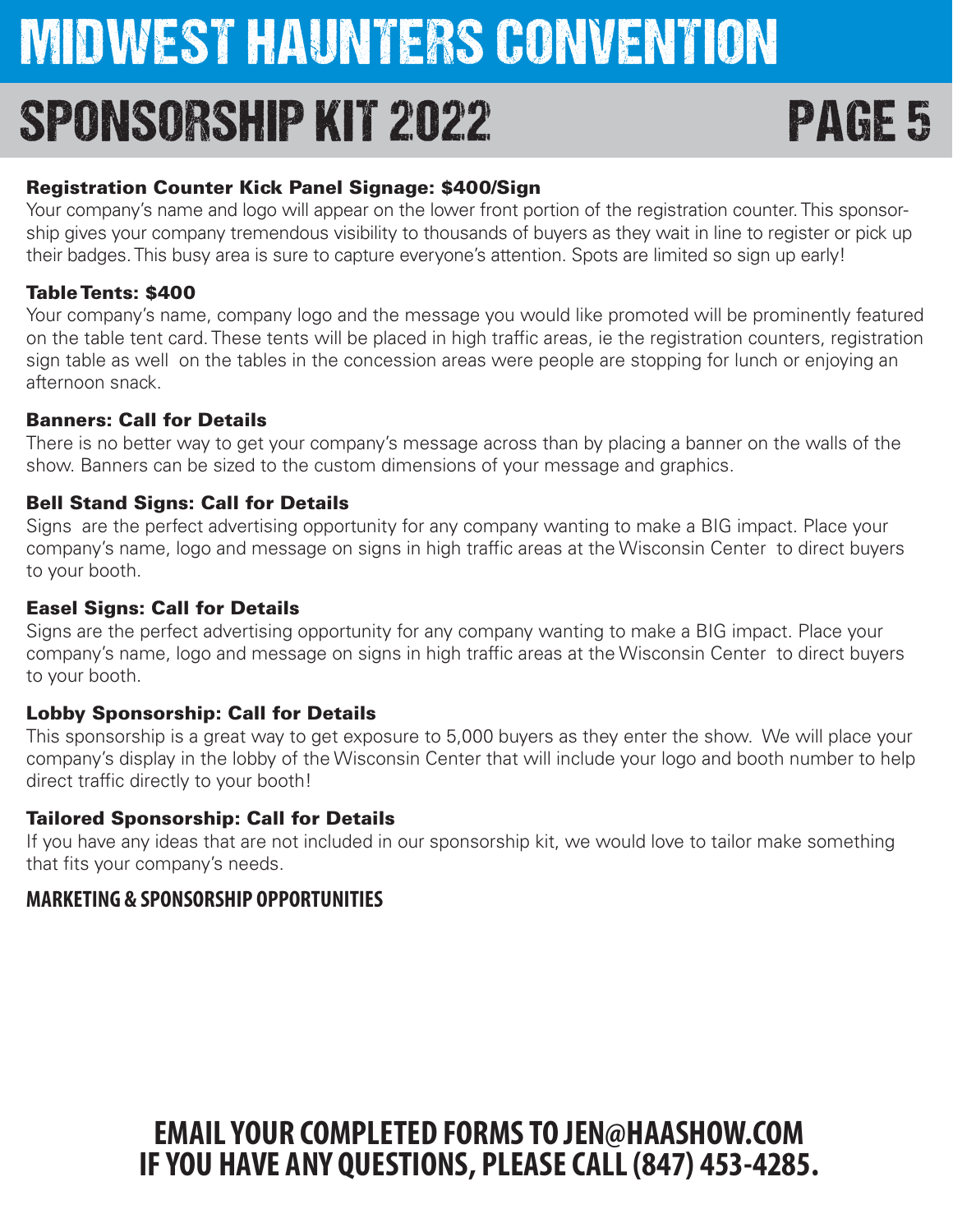## SPONSORSHIP KIT 2022 PAGE 6

| <b>Sponsorship Opportunities</b>                     | <b>Investment</b>       | <b>Deadline</b>         | Form | <b>Total</b>         |
|------------------------------------------------------|-------------------------|-------------------------|------|----------------------|
| <b>Online Attendee Registration Page Banner</b>      | \$500                   | May 25, 2022            | A    | \$                   |
| Email Blast (Pre- or Post-Show)                      | \$400                   | May 25, 2022            | A    |                      |
| Attendee Show Bag Sponsorship                        | \$1,000                 | May 25, 2022            | A    | $\frac{1}{2}$        |
| Attendee Badge Holder/Lanyard Sponsorship            | \$1,000                 | May 25, 2022            | А    | $\frac{1}{2}$        |
| Literature Table                                     | \$100 (ONLY 10 SPOTS)   | May 25, 2022            | A    | $\frac{1}{2}$        |
| Photo Op Logo Banner                                 | \$350 (ONLY 10 SPOTS)   | May 25, 2022            | A    | $\zeta$              |
| MHC 2022 T-Shirt Sponsor                             | \$500                   | May 25, 2022            | A    |                      |
| <b>Pre-Convention Bus Tour Title Sponsor</b>         | SOLD                    | May 25, 2022            | A    |                      |
| Saturday Night Haunt Tour Title Sponsor              | \$1,000 (limit one)     | May 25, 2022            | A    |                      |
| <b>MHC Costume Party Title Sponsor</b>               | \$1,500 (limit two)     | May 25, 2022            | A    | $\frac{1}{2}$        |
| <b>Trade Show Floor Stage Sponsor</b>                | \$1,500                 | May 25, 2022            | A    | $\frac{1}{2}$        |
| Interactive Entertainment Area Sponsor               | \$1,000 (limit 2)       | May 25, 2022            | A    |                      |
| <b>Seminar Series Title Sponsor</b>                  | \$1,800 (limit 1)       | May 25, 2022            | A    | $\frac{1}{2}$        |
| <b>Midwest Haunters Convention Title Sponsorship</b> | SOLD                    | May 25, 2022            | A    |                      |
| <b>Registration Counter Kick Panel Signage</b>       | $$400/S$ ign            | May 25, 2022            | А    | $\frac{1}{2}$        |
| <b>Table Tents</b>                                   | \$400                   | May 25, 2022            | А    | $\frac{1}{2}$        |
| <b>Banners</b>                                       | <b>Call for Details</b> | May 25, 2022            | A    | $\frac{1}{2}$        |
| <b>Bell Stand Signs</b>                              | <b>Call for Details</b> | May 25, 2022            | A    | $\frac{1}{\sqrt{2}}$ |
| <b>Easel Signs</b>                                   | <b>Call for Details</b> | May 25, 2022            | A    |                      |
| Lobby Sponsorship                                    | <b>Call for Details</b> | May 25, 2022            | A    | $\frac{1}{2}$        |
| Tailored Sponsorship                                 | <b>Call for Details</b> | May 25, 2022            | A    |                      |
| <b>AUTHORIZED SIGNATURE :</b>                        |                         | SPONSORSHIP GRAND TOTAL |      |                      |

#### **PAYMENT DUE UPON SUBMISSION OF ORDER**